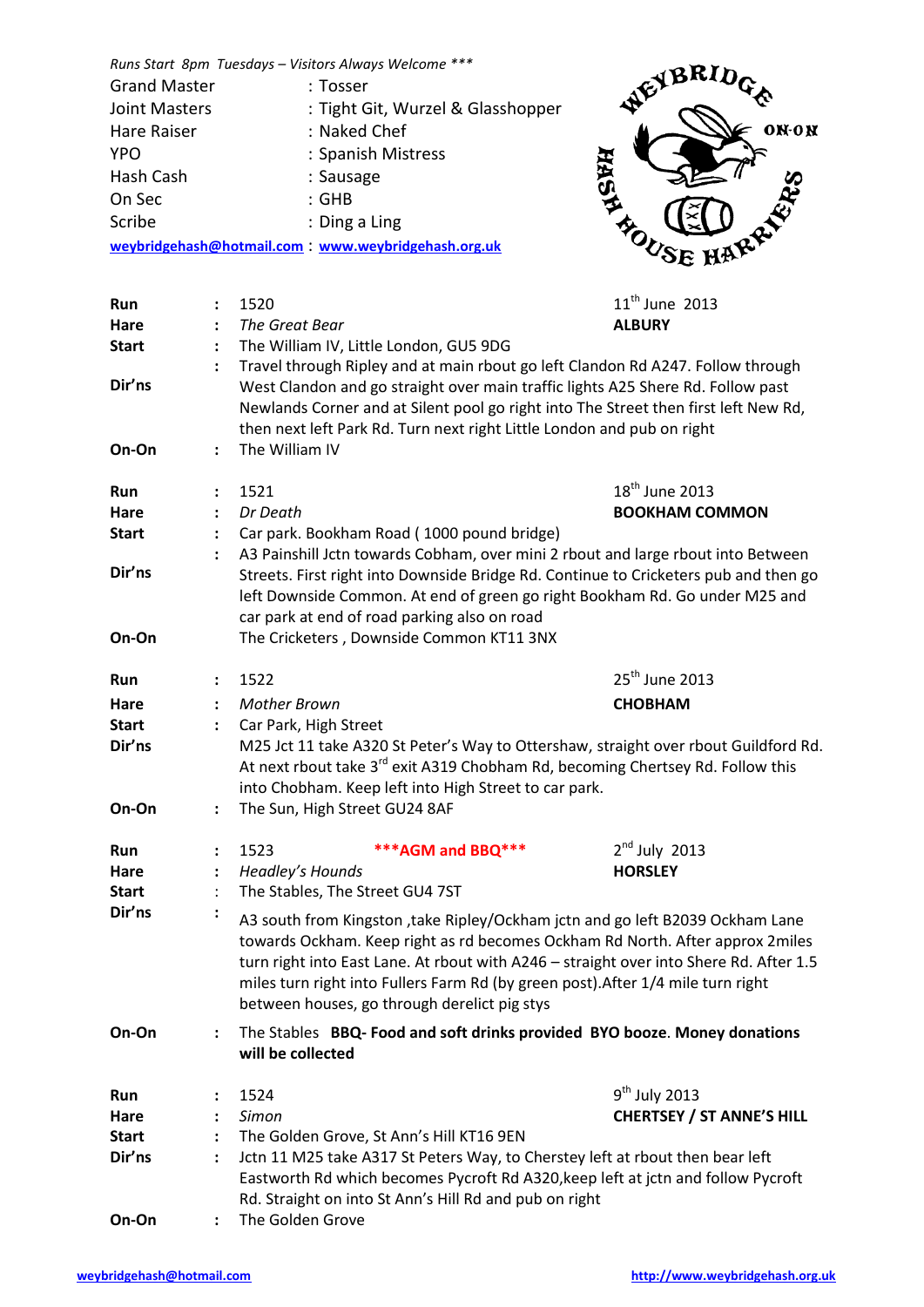### **1515 All up Front @ Oxshott Sports Club 7 May 2013**

Nice, bright clear evening, a good area for running, led by our esteemed Hare, All up Front, who knows about these things. There were no wild boar in the woods tonight!! We sauntered off, all relaxed, and our adventure through the woods was excellent, plus some Bluebells on route. Visitors tonight were Charlie 'Brown Nose' who used to run with us TEN years ago….yes ! Great to see you…we expect more visits now. Calamity and Worzel graced our presence, enjoying themselves, and Simon & Charlotte pushed on hard, very impressed. Knickers too, here again, excellent news!

Animals were scarcely seen tonight, a few horses, and a mad young resident who sprinted out of his house into the alley, and crashed straight into Dingaling, who surprisingly did not fall over! Ruth & Alan did not have to decide what to eat afterwards, this week. All Up Front did us proud again, laying on lashings of food, bread and cheeses, hams, tomatoes and even mini Chocolate brownies to wolf down, when no one was looking, delicious was heard! A typical rousing Weybridge Hash, followed by laid back in the Clubhouse chairs….On On…..

## **1516 Ruth & Alan @ The Three Horseshoes 14 May 2013**

Wet, wet, wet sums up this trail but what would be the sopping fun in missing all the precipitation. Pelt, beat, teem, tip, sheet, lash, cats and dogs down it did but the inclemency did not dampen the enthusiasm of moist. The closing of Walton bridge and a torrent of traffic did not douse the efforts of some who set off after an already soaked crowd had squelched out into waterlogged Shepperton.

Dastardly checks and washed out flour soon has the pack split and floundering hoping in vain for a trail heading off round the beauty of the gravel pits which was not to be. Thanks to the observational powers of strangers and pure grit and determination we eventually regrouped at the top of the motorway bridge and poured back towards the high street to within a welcome spitting distance of the pub. But oh no the trail lead us away mizzeling and lashing the hares with a torrent of grumbles down the back streets towards the playing fields and river. Finally at the green as the pub hove into view for a second time there was a deluge of dissent as all the SCB proved to be limp lettuces and headed in its direction. A very scenic path through the woods and along the river was next but after that our appetite for the rain wind and cold had worn thin and the rest of the wets short cutted home. Worzel the stalwart was the only hasher ? to complete the trail around the old square. Once the final old soaks got back to the pub not a drip or drop of beer was to be had as the beer was off and took age to come through. The late comers, Drain Oil and steaming bodies jammed into a little room at the back to drown our sorrows and shower the hares with compliments. An excellent run, good turn out and a night to remember.

# **1517 Spanish Mistress & Mark @ The Castle Grove 21 May 2013**

Well Sherlock here is stumped, even though said Scribe looked at the map. Our run Tuesday evening, was jolly spiffing, even if he cannot say where we went! Horsell Common, we did not reach, Chobham Common we did, plus a lot of fine houses in their beautiful green settings for all to see, and some salubrious Nursing Homes... any takers? Mark was concerned as the horses kept eating the flour he laid, and Spanish Mistress well… …erm..she just kept riding the horses, round and round her favourite field, ignoring his protestations!! Our visitors tonight were Casey and her son Ned, all the way from Reigate way, very nice to meet you both!

We hope to see you again soon please. Tracy & Kerry were back, keen as ever, doing their Jessica Ennis impressions! Hanging About was back from North Hants HHH, to keep us smiling, and lift all our spirits, he looks like he has robbed the Bank of England ….maybe just maybe. Which branch did he work in? Mother Brown, Tosser & even Great Bear graced us with their company, the pesky varmits, oh no that's Wasser and All Up Front, both delighting in reminding poor Dingaling of his nightmare 2hr hash, here last time ! How kind are they both …? Nearest pig's trough anyone ? Wasser even thoughtfully reminding

The poor man, that he is indeed much older than he thought. Too kind, Frankie Boyle. Much generosity from our hares, and sumptuous plates of chips kept on appearing, poor Simon, and Molesey Matt were starving. Great night was had by all.

## **1518 Pigpen @ The Percy Arms 28 May 2013**

The numbers swelled rapidly as the hour approached. Lots of our runners fancied this lost hidden paradise in the trees. Even the pub was closed down, the power of nature! We had Mother Brown, Great Bear, Kung Foo Panda, Naked Chef and all the great and the good were up for this one, and they were not disappointed. We ran through soft bracken Blackheath Forest , and some of the other names, Well…there was Mustard Copse, Jelley's Copse, and even Mustard Copse was like an Army fitness course for the TAs. Pig Pen created his usual quality 6 mile run, to entertain us all, with lots of checks to bring our runners together, but Ruth was heard to utter….'not another check! Mark & Spanish Mistress were galloping along, even after a hard day, bravo. My, my…..even Len was up for this, but got lost near the end, and starting knocking on doors. Tracy very kindly went out looking for him, then into the pub he strode, after a lift in someone's van!

A great adventure in the great outdoors, on a lovely evening, what more can you ask when you visit The Surrey Hills? Be there for the next one……I can't wait ! Weybridge Hash rules…..

### **weybridgehash@hotmail.com http://www.weybridgehash.org.uk**